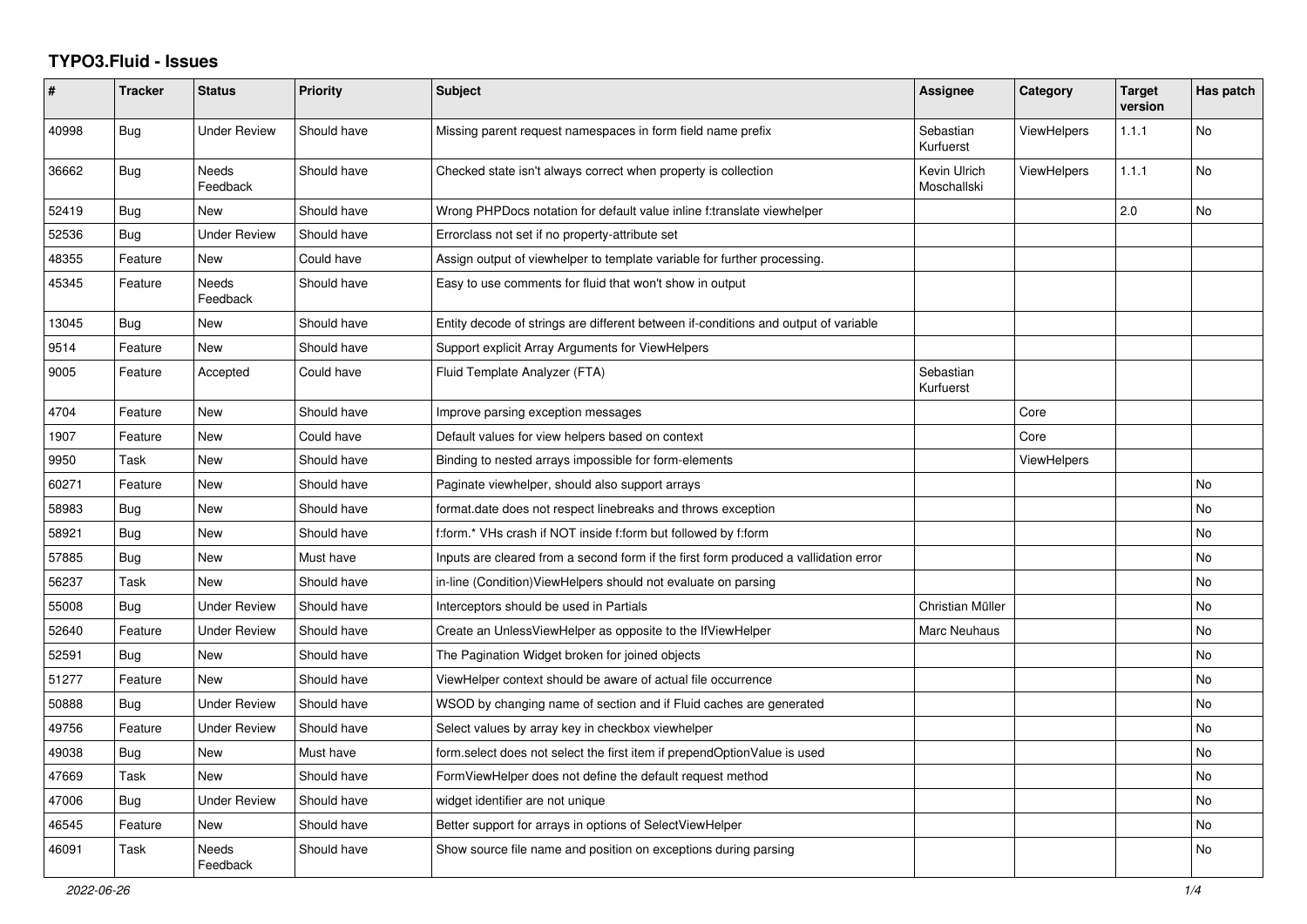| $\vert$ # | <b>Tracker</b> | <b>Status</b>       | <b>Priority</b> | <b>Subject</b>                                                                                              | Assignee               | Category | <b>Target</b><br>version | Has patch |
|-----------|----------------|---------------------|-----------------|-------------------------------------------------------------------------------------------------------------|------------------------|----------|--------------------------|-----------|
| 45153     | Feature        | <b>New</b>          | Should have     | f:be.menus.actionMenuItem - Detection of the current select option is insufficient                          |                        |          |                          | <b>No</b> |
| 43071     | Task           | New                 | Should have     | Remove TOKENS for adding fallback teplates in B                                                             |                        |          |                          | No        |
| 42743     | Task           | New                 | Should have     | Remove inline style for hidden form fields                                                                  |                        |          |                          | No        |
| 42397     | Feature        | New                 | Should have     | Missing viewhelper for general links                                                                        |                        |          |                          | No        |
| 40081     | Feature        | New                 | Should have     | Allow assigned variables as keys in arrays                                                                  |                        |          |                          | No        |
| 38130     | Feature        | New                 | Should have     | Checkboxes and multiple select fields should have an assignable default value                               |                        |          |                          | <b>No</b> |
| 37095     | Feature        | <b>New</b>          | Should have     | It should be possible to set a different template on a Fluid TemplateView inside an<br>action               | Christopher<br>Hlubek  |          |                          | No        |
| 33215     | Feature        | New                 | Should have     | RFC: Dynamic values in ObjectAccess paths                                                                   |                        |          |                          | <b>No</b> |
| 28554     | Bug            | New                 | Should have     | (v4) implement feature flag to disable caching                                                              |                        |          |                          | No        |
| 28553     | Bug            | New                 | Should have     | improve XHProf test setup                                                                                   |                        |          |                          | No        |
| 28552     | <b>Bug</b>     | <b>New</b>          | Should have     | (v5) write ViewHelper test for compiled run; adjust functional test to do two passes<br>(uncached & cached) |                        |          |                          | No        |
| 28551     | <b>Bug</b>     | Accepted            | Should have     | (v4) backport VHTest                                                                                        | Sebastian<br>Kurfuerst |          |                          | No        |
| 28550     | <b>Bug</b>     | New                 | Should have     | (v4) make widgets cacheable, i.e. not implement childnodeaccess interface                                   |                        |          |                          | <b>No</b> |
| 28549     | Bug            | New                 | Should have     | make widgets cacheable, i.e. not implement childnodeaccess interface                                        |                        |          |                          | No        |
| 5636      | Task           | <b>Under Review</b> | Must have       | Form RadioViewHelper and CheckBoxViewHelper miss check for existing object<br>before it is accessed.        |                        |          |                          | <b>No</b> |
| 3291      | Feature        | Needs<br>Feedback   | Should have     | Cacheable viewhelpers                                                                                       |                        |          |                          | No        |
| 46257     | Feature        | <b>Under Review</b> | Should have     | Add escape sequence support for Fluid                                                                       |                        | Core     |                          | <b>No</b> |
| 39990     | Bug            | New                 | Should have     | Same form twice in one template: hidden fields for empty values are only rendered<br>once                   |                        | Core     |                          | <b>No</b> |
| 33551     | <b>Bug</b>     | <b>New</b>          | Must have       | View helper values break out of a partial scope                                                             | Sebastian<br>Kurfuerst | Core     |                          | <b>No</b> |
| 33394     | Feature        | Needs<br>Feedback   | Should have     | Logical expression parser for BooleanNode                                                                   | Tobias Liebig          | Core     |                          | No        |
| 30555     | Feature        | New                 | Could have      | Make TagBuilder more extensible                                                                             |                        | Core     |                          | <b>No</b> |
| 27607     | Bug            | New                 | Must have       | Make Fluid comparisons work when first element is STRING, second is NULL.                                   |                        | Core     |                          | <b>No</b> |
| 12863     | Bug            | New                 | Should have     | Attributes of a viewhelper can't contain a '-'                                                              | Sebastian<br>Kurfuerst | Core     |                          | <b>No</b> |
| 10472     | Feature        | New                 | Could have      | Fluid Standalone distribution                                                                               |                        | Core     |                          | <b>No</b> |
| 3481      | <b>Bug</b>     | <b>New</b>          | Should have     | Use ViewHelperVariableContainer in PostParseFacet                                                           |                        | Core     |                          | <b>No</b> |
| 60181     | Feature        | New                 | Could have      | Caching mechanism for Fluid Views/Templates                                                                 |                        | View     |                          | <b>No</b> |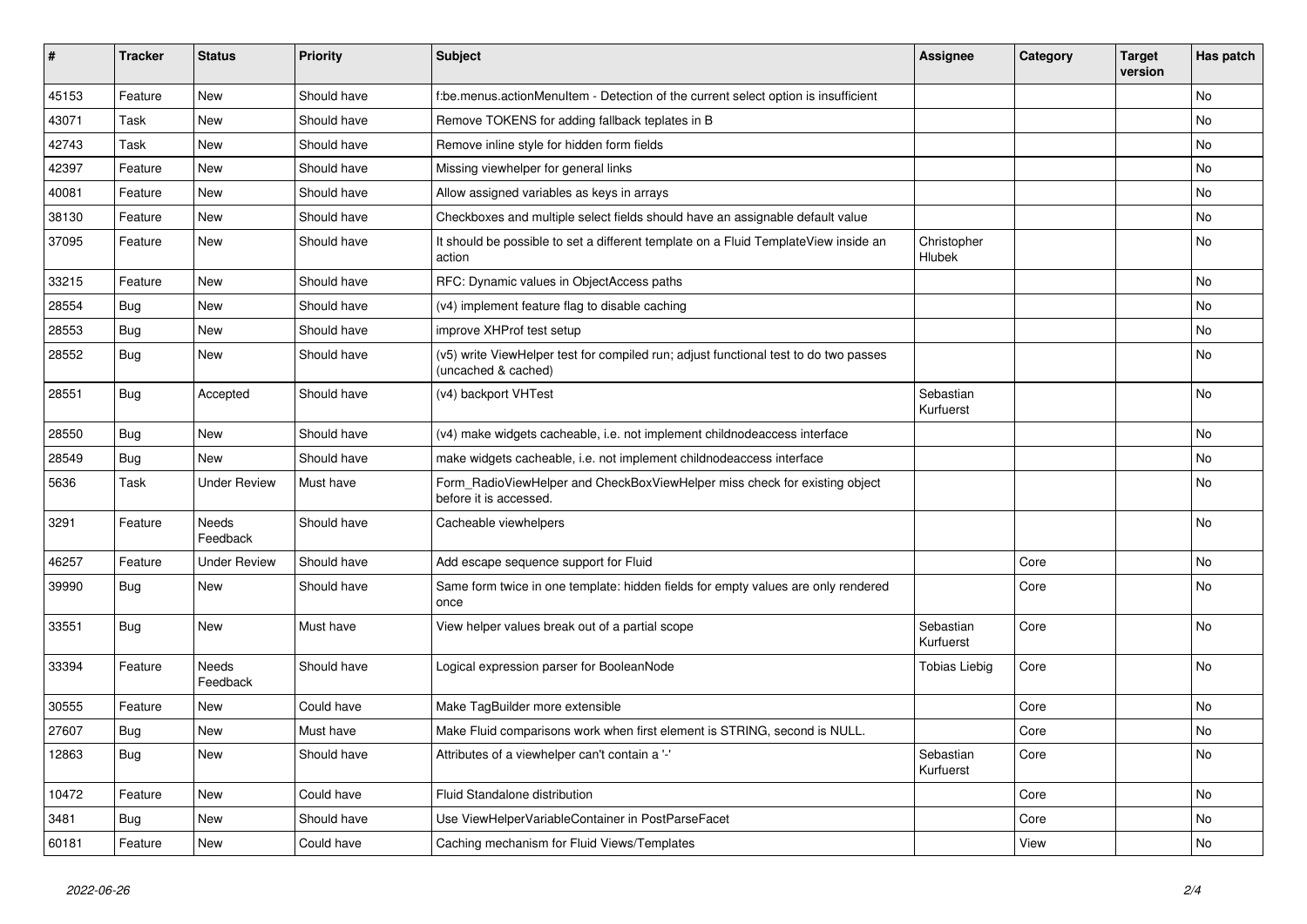| ∦     | <b>Tracker</b> | <b>Status</b>       | <b>Priority</b>      | <b>Subject</b>                                                                                         | <b>Assignee</b>             | Category    | <b>Target</b><br>version | Has patch |
|-------|----------------|---------------------|----------------------|--------------------------------------------------------------------------------------------------------|-----------------------------|-------------|--------------------------|-----------|
| 45394 | Task           | New                 | Should have          | Forwardport Unit test for standalone view                                                              |                             | View        |                          | No        |
| 43072 | Task           | New                 | Should have          | Remove TOKENS for adding templates fallback in Backporter                                              |                             | View        |                          | No        |
| 38369 | <b>Bug</b>     | New                 | Must have            | Resource ViewHelpers should not fall back to request package                                           |                             | View        |                          | No        |
| 8989  | Feature        | Needs<br>Feedback   | Could have           | Search path for fluid template files                                                                   |                             | View        |                          | No        |
| 65424 | Bug            | <b>Under Review</b> | Should have          | SelectViewHelper must respect option(Value Label)Field for arrays                                      |                             | ViewHelpers |                          | No        |
| 60003 | Feature        | New                 | Should have          | Add required-Attribute to f:form.password                                                              |                             | ViewHelpers |                          | No        |
| 59057 | <b>Bug</b>     | <b>Under Review</b> | Must have            | Hidden empty value fields shoud be disabled when related field is disabled                             | <b>Bastian</b><br>Waidelich | ViewHelpers |                          | No        |
| 54284 | Bug            | New                 | Should have          | Default Option for Switch/Case VH                                                                      |                             | ViewHelpers |                          | No        |
| 54195 | Task           | New                 | Should have          | Rename and move FormViewHelper's errorClass value, currently 'f3-form-error'                           | Adrian Föder                | ViewHelpers |                          | No        |
| 51100 | Feature        | New                 | Must have            | Links with absolute URI should have the option of URI Scheme                                           |                             | ViewHelpers |                          | No        |
| 49600 | Bug            | New                 | Should have          | f:form tag shown as a HTML on frontend                                                                 |                             | ViewHelpers |                          | No        |
| 40064 | <b>Bug</b>     | <b>New</b>          | Must have            | Multiselect is not getting persisted                                                                   |                             | ViewHelpers |                          | No.       |
| 39936 | Feature        | New                 | Should have          | registerTagAttribute should handle default values                                                      |                             | ViewHelpers |                          | No        |
| 37619 | Bug            | New                 | Should have          | Fatal Error when using variable in name attribute of Section ViewHelper                                |                             | ViewHelpers |                          | No        |
| 36410 | Feature        | <b>New</b>          | Should have          | Allow templates to send arguments back to layout                                                       |                             | ViewHelpers |                          | No        |
| 34682 | <b>Bug</b>     | <b>Under Review</b> | Should have          | Radio Button missing checked on validation error                                                       |                             | ViewHelpers |                          | No        |
| 34309 | Task           | New                 | Could have           | Unknown ViewHelpers cause exception - should be handled more graceful                                  |                             | ViewHelpers |                          | No        |
| 33628 | Bug            | Needs<br>Feedback   | Must have            | Multicheckboxes (multiselect) for Collections don't work                                               | Christian Müller            | ViewHelpers |                          | No        |
| 26664 | Task           | New                 | Won't have this time | Clean up Form ViewHelpers                                                                              |                             | ViewHelpers |                          | No        |
| 26658 | Task           | New                 | Won't have this time | Make Form ViewHelpers consistent                                                                       |                             | ViewHelpers |                          | No        |
| 10911 | Task           | New                 | Should have          | Tx_Fluid_ViewHelpers_Form_AbstractFormViewHelper->renderHiddenIdentityField<br>should be more reliable |                             | ViewHelpers |                          | No        |
| 8648  | Bug            | New                 | Should have          | format.crop ViewHelper should support all features of the crop stdWrap function                        |                             | ViewHelpers |                          | No        |
| 8491  | Task           | Needs<br>Feedback   | Should have          | link.action and uri.action differ in absolute argument                                                 | Karsten<br>Dambekalns       | ViewHelpers |                          | No        |
| 5933  | Feature        | Accepted            | Should have          | Optional section rendering                                                                             | Sebastian<br>Kurfuerst      | ViewHelpers |                          | No        |
| 3725  | Feature        | New                 | Could have           | CSS Engine                                                                                             | Christian Müller            | ViewHelpers |                          | No        |
| 53806 | Bug            | <b>Under Review</b> | Should have          | Paginate widget maximumNumberOfLinks rendering wrong number of links                                   | Bastian<br>Waidelich        | Widgets     |                          | No        |
| 36655 | Bug            | New                 | Should have          | Pagination Links                                                                                       |                             | Widgets     |                          | No        |
| 31955 | Feature        | New                 | Should have          | f:uri.widget                                                                                           |                             | Widgets     |                          | No        |